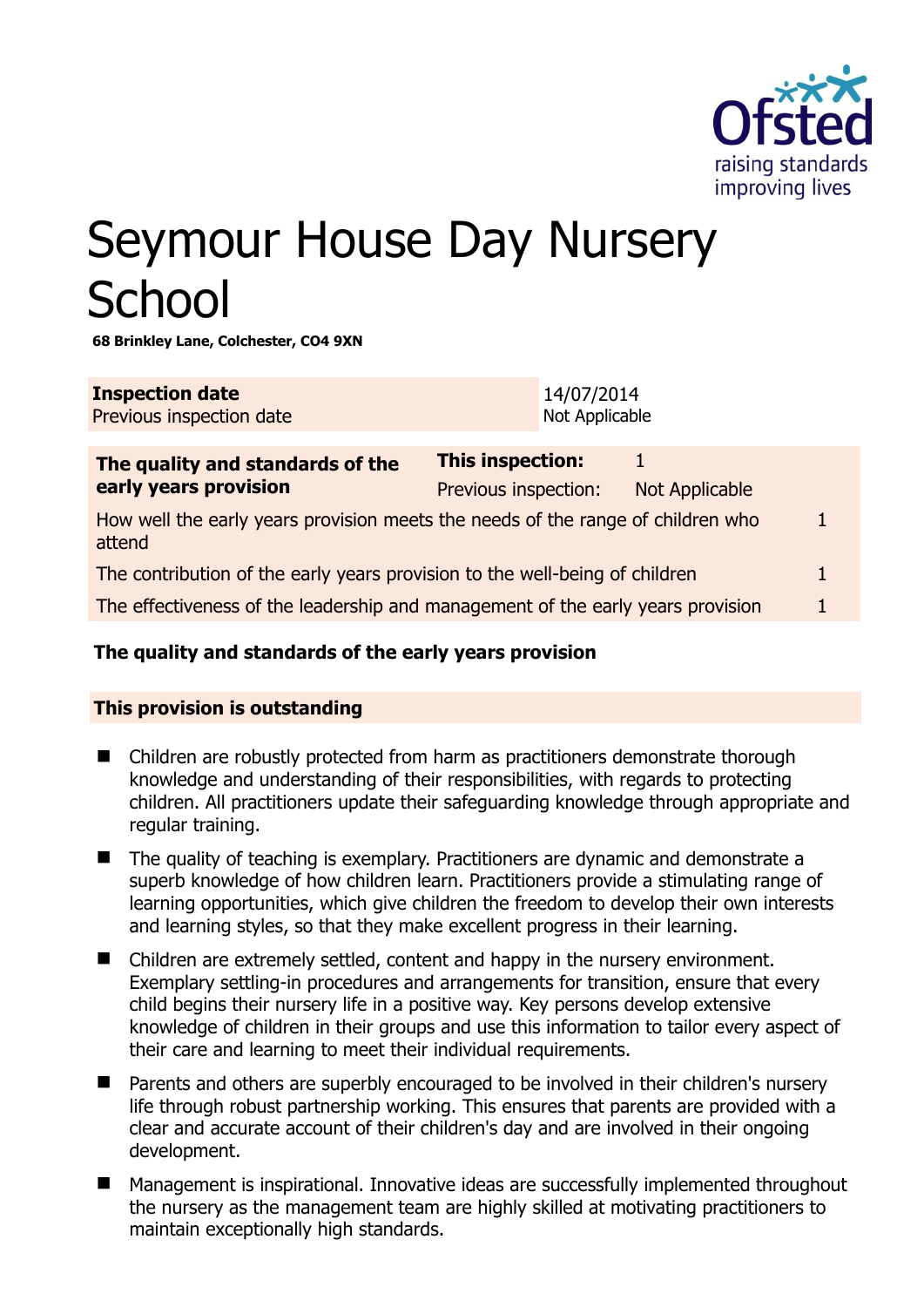# **Information about this inspection**

Inspections of registered early years provision are:

- scheduled at least once in every inspection cycle the current cycle ends on 31 July 2016
- scheduled more frequently where Ofsted identifies a need to do so, for example where provision was previously judged inadequate
- brought forward in the inspection cycle where Ofsted has received information that suggests the provision may not be meeting the legal requirements of the Early Years Foundation Stage or where assessment of the provision identifies a need for early inspection
- **•** prioritised where we have received information that the provision is not meeting the requirements of the Early Years Foundation Stage and which suggests children may not be safe
- scheduled at the completion of an investigation into failure to comply with the requirements of the Early Years Foundation Stage.

# **Inspection activities**

- $\blacksquare$ The inspector observed activities in all of the nursery rooms and the garden and viewed all areas of the nursery for safety.
	- The inspector held discussions with the manager, the Special Educational Needs Coordinator, the Equality Needs Coordinator, the designated persons for
- safeguarding children, the food and nutrition officer, practitioners and children at appropriate times throughout the inspection.
- $\blacksquare$  The inspector held a joint observation and discussion with the manager.
- $\blacksquare$ The inspector looked at documentation to evidence the suitability and qualifications of all adults working in the nursery.
	- The inspector viewed a range of records, including children's details, information about children's learning and development, planning and assessment records,
- accident and medication information, the daily attendance register, written policies, written risk assessments, information on monitoring and a range of other relevant documentation.
- The inspector took account of the views of parents spoken to during the inspection.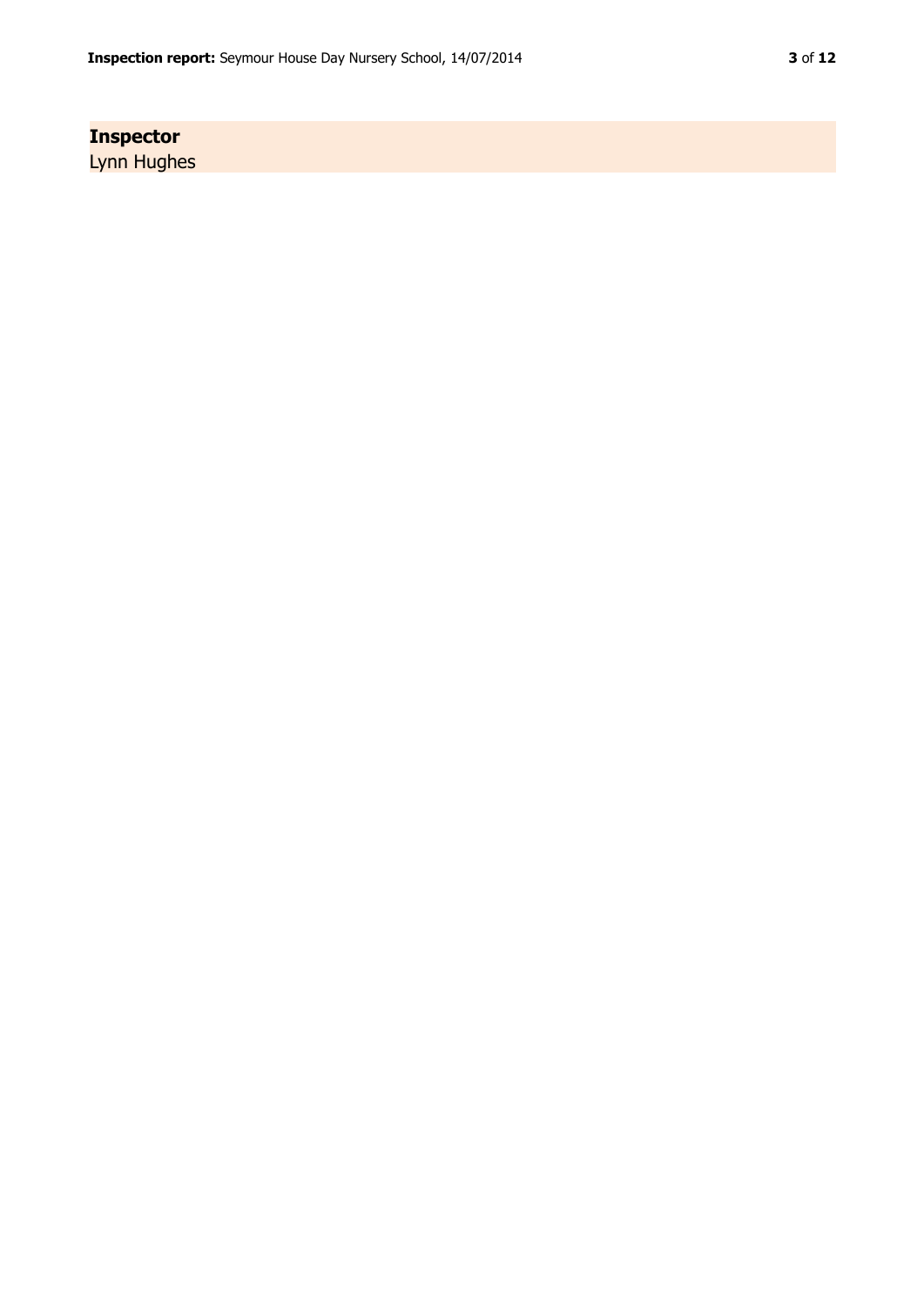# **Full report**

#### **Information about the setting**

Seymour House Day Nursery School was established in 2001 and was re-registered in 2014 on the Early Years Register as a limited company. It is one of eight nurseries in the group. It operates from a purpose built premises in Colchester, Essex. The nursery employs 14 members of staff, of whom 13 hold appropriate early years qualifications at level 3 and above. The nursery opens five days a week, all year round with the exception of bank holidays and one week at Christmas. The nursery operates from 7am until 6pm. There are currently 105 children on roll. Children attend for a variety of sessions. The nursery provides funded early education for three- and four-year-old children. It supports a number of children who speak English as an additional language and children with special educational needs and/or disabilities.

### **What the setting needs to do to improve further**

#### **To further improve the quality of the early years provision the provider should:**

 enhance the already superb procedures for involving parents in their children's learning, by providing a space for children to display their creativity, for example, models made from construction resources.

#### **Inspection judgements**

#### **How well the early years provision meets the needs of the range of children who attend**

Children's nursery days are exciting, purposeful and fun. Practitioners demonstrate exceptional knowledge of how children learn and plan extremely stimulating and exciting activities for them, which cover all areas of learning. Children excel in their learning as practitioners fine tune planning to ensure that every child's learning styles and capabilities are accounted for in the planned activities. In addition to adult-led activities, children also have superb opportunities to guide their own learning by freely accessing the exciting and extremely high-quality resources on offer to them. Children are actively encouraged by practitioners to adapt, transport and devise new ways of using the equipment. Key persons use their observations proficiently to build on children's progress by identifying their next steps in learning. Each key person then plans weekly activities that they know will help children in their individual key groups to move forward and progress. Planning is, however, flexible and key persons often put aside their planning to allow children's interests and excitement to lead the way. Key persons use the nursery's highly effective systems for assessing children's development to see at a glance where there are gaps in children's learning, as well as being able to identify those children who are making exceptional progress. Key persons use their knowledge to ensure timely interventions are put in place to support children, to ensure that they succeed to the best of their ability. Development records show that children across the nursery are making excellent progress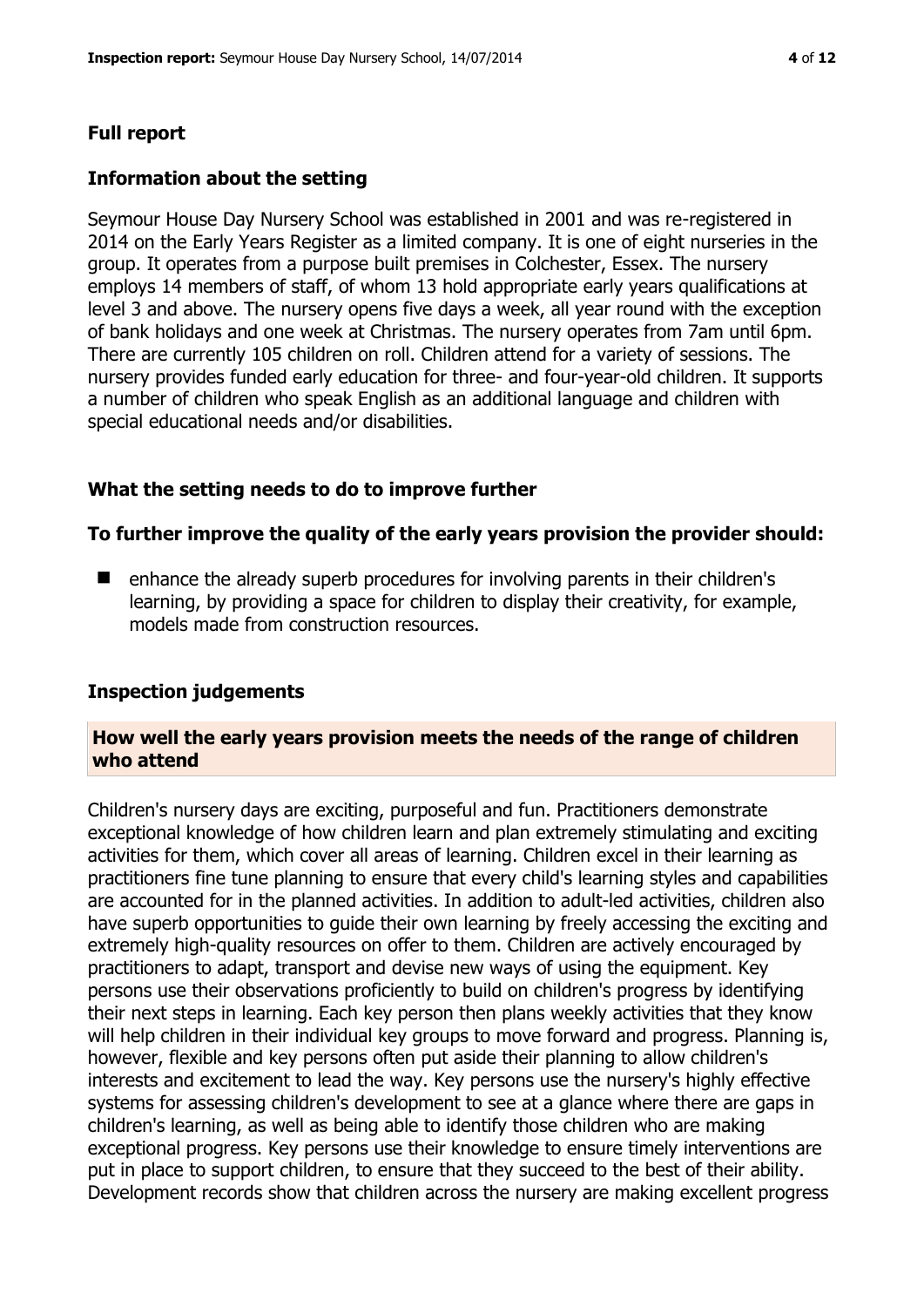in their learning, including those who speak English as an additional language and those who have special educational needs and/or disabilities. Parents are encouraged to play an extremely active role in their children's learning, by viewing their learning records, discussing next steps with their key persons and continuing learning at home.

Children communicate extremely well; they converse proficiently and share their thoughts and ideas with other children and with adults. Practitioners effectively support children's communication skills by using clear and appropriate language, skilful questioning and by providing opportunities for children to solve problems for themselves. Children's literacy skills are expertly promoted throughout the nursery through welcoming and exciting book corners. Practitioners display extensive print in the environment and provide excellent opportunities for children to make marks and to practice emergent writing. Children who are creative and imaginative are provided with superb opportunities to express themselves. For example, the well-equipped creative areas enable children to choose when and what to paint and which collage and sticking materials to use. Exciting role-play resources indoors and outdoors enable children to delve into an imaginative world, whereby they can become different characters or simply act out scenarios from real life. The well-resourced mud kitchen created at one end of the garden provides superb opportunities for large and small groups of children to make delicious looking soup for their friends.

Babies enjoy exploring a wide range of learning experiences indoors and outdoors. Practitioners understand the need to respond affectionately to babbles and sounds, to encourage babies to develop communication skills. Non-verbal communication is promoted throughout the nursery to enhance children's communication. Young babies, therefore, learn to use signs alongside their emergent speech to help them to communicate their needs. Babies make good use of the furniture and equipment to help them develop mobility skills and to practice moving around the safe and secure environment. Older children are expertly encouraged to develop skills which enable them to move on to their next stages of learning. For example, the adult-led circle time encourages children's listening skills and provides a forum for them to develop confidence when speaking in groups. Many children write recognisable letters and are beginning to write their own names. Some children excel in pre-reading skills and are already proficiently reading simple books from a recognised reading scheme. Children who speak English as an additional language are provided with superb opportunities to use their home language in play, to help to develop language and communication at home. Practitioners provide children with dual language books to look at. The Equality Needs Coordinator arranges for key words to be translated into children's home languages, to assist key persons to settle children and help them to feel comfortable. Extensive posters and resources enable children to learn about the wider community and to celebrate other people's similarities and differences. Children are expertly prepared for school as practitioners work closely with local primary schools in the area to aide a smooth transition. Children are provided with superb opportunities to share their achievements with their parents. However, there is scope to further enhance the already excellent provision, by providing a display area for children to present models, for example, those made from construction materials, to show to their parents and visitors.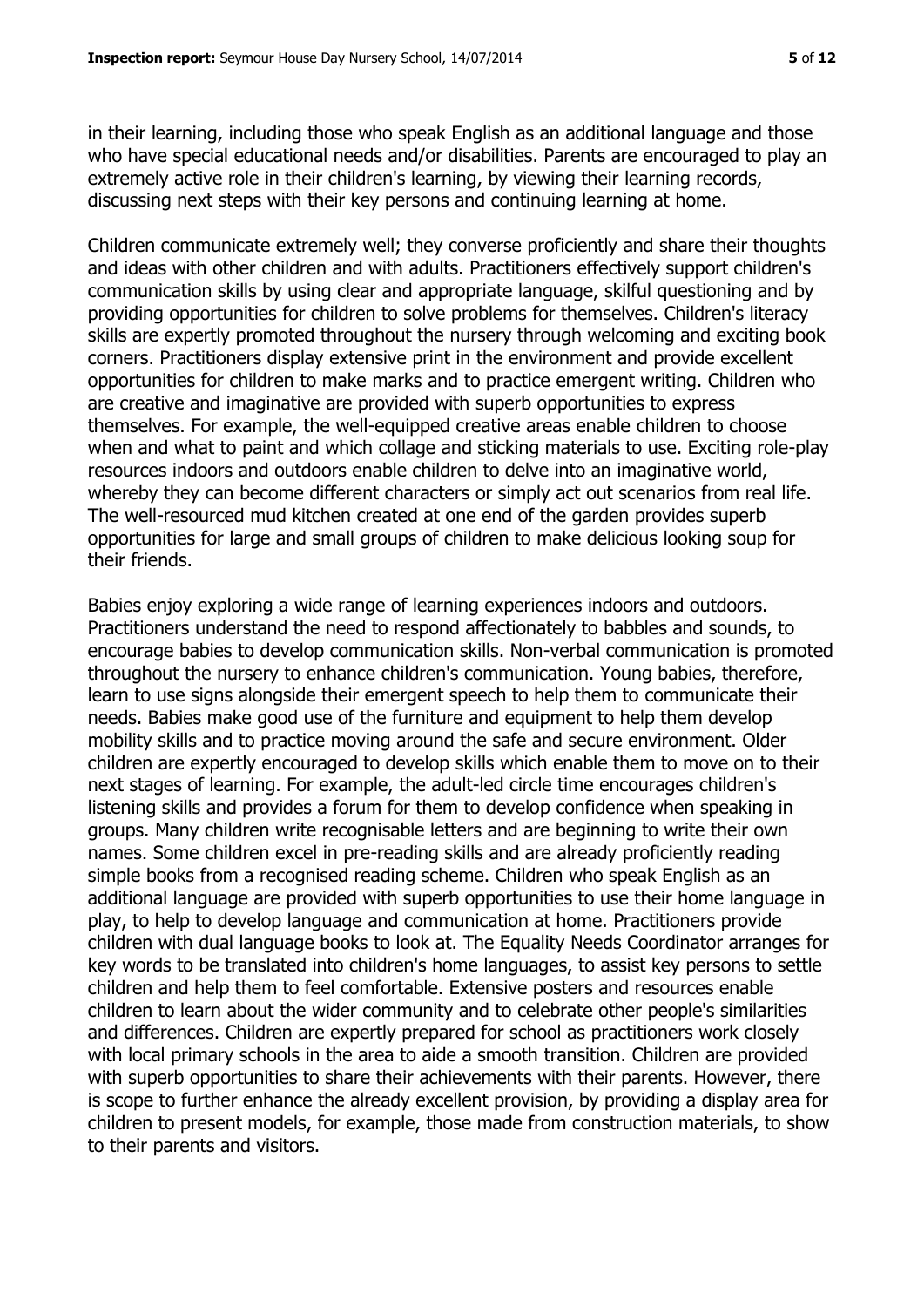# **The contribution of the early years provision to the well-being of children**

Children settle well in the nursery environment, effectively supported by their key person. Parents, children and key persons are involved in the nursery's well-considered settling-in procedures, ensuring that children's early experiences of nursery life are pleasant, relaxed and enjoyable. Children form very close and caring relationships with their key person and with their peers. They know all of the adults in the nursery well as much of the day is spent in the communal garden, where they have opportunities to meet other practitioners and children. Managers know every child by name and are greeted by excited children, wanting to tell them all about their day as they tour the nursery rooms. Key persons are highly skilled in helping children to feel secure and safe and use their expertise to effectively promote children's emotional well-being.

Children behave well and show kindness and respect to each other. Practitioners enhance children's understanding of the nursery rules, through gentle discussions and through group circle times and activities. Practitioners act as excellent role models, speaking to each other in a kind and gentle way and creating an environment of trust. Practitioner's superb presentation of the environment enables children to fully guide and lead their own learning. Every aspect of the provision is child-led with superb use of learning resources both indoors and outdoors. Children's independence skills are expertly promoted by practitioners making every element of their day accessible. Children are actively encouraged to make choices and decisions for themselves and to have a voice in how the nursery room operates.

Children thoroughly enjoy a wide range of meals and snacks during their nursery day, from breakfast to afternoon tea. All snacks and teas are freshly prepared from good quality ingredients by the nursery cook. Children's special dietary needs and allergies are proficiently met, by the cook and manager working together with parents to establish clear knowledge of each child's needs. Children are provided with superb opportunities to develop independence skills during routine activities, such as mealtimes. They help to set their place at the table, serve their own meals and drinks and clear their plates on completion. Practitioners use snack and mealtimes effectively to create a quiet ambience whereby gentle conversation can take place and children learn the value of good table manners. Children develop a secure understanding of how to keep themselves safe and healthy through the practitioners' careful guidance. For example, they understand how and when to wash their hands to prevent germs from spreading. Children flourish as they have constant daily access to fresh air and exercise in the nursery's extremely wellequipped and exciting garden. Children learn the importance of exercise and keeping fit through planned physical exercise sessions, in addition to regular outside activities where they learn to negotiate the hills and mounds in the garden. Children's transitions in life are superbly supported by knowledgeable key persons, who help to guide them through these changes. For example, when children move from one nursery room to another, their key person visits the new room with them and helps them to become familiar with the new adults, children and surroundings.

#### **The effectiveness of the leadership and management of the early years**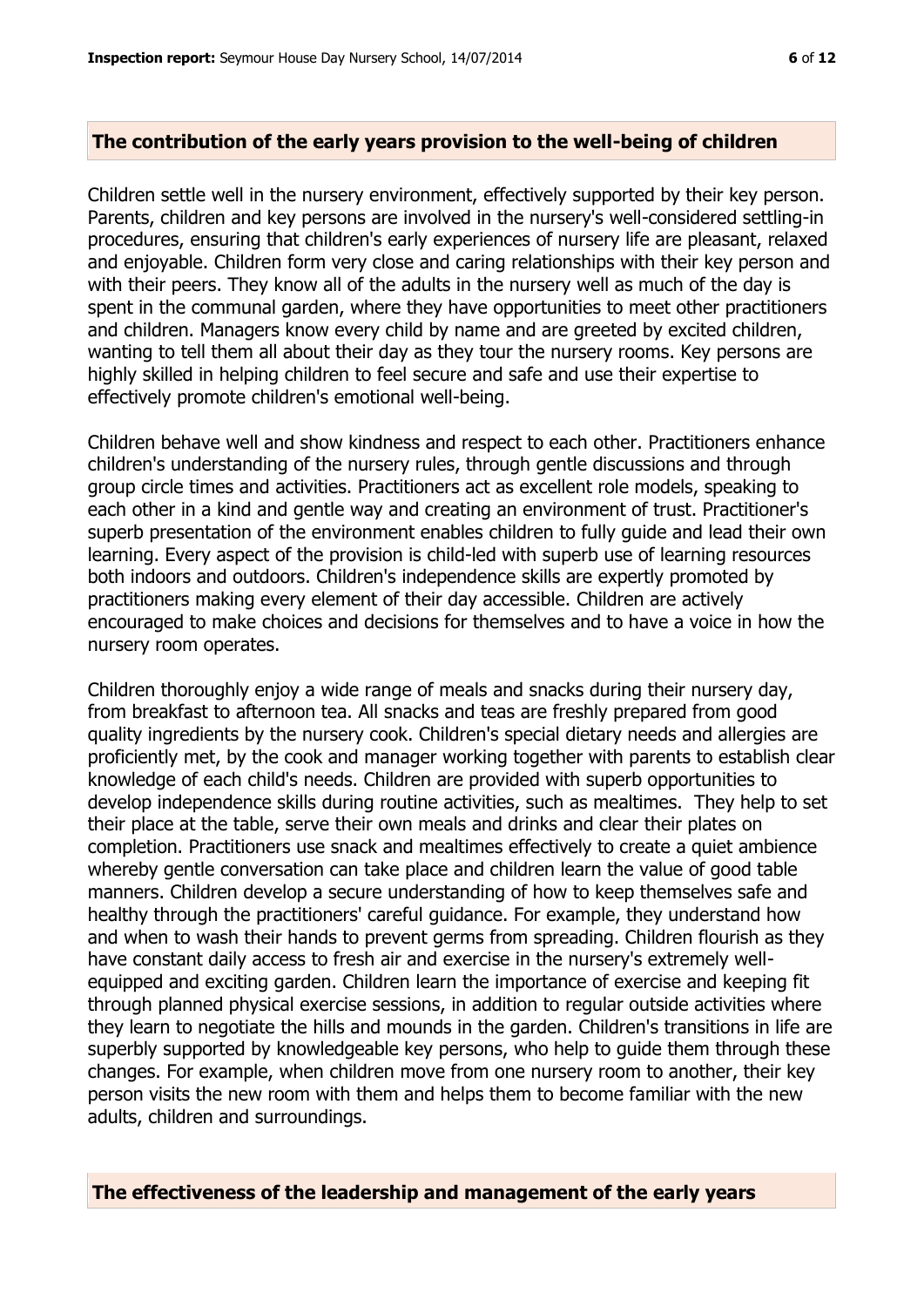#### **provision**

Children are extremely well-protected from harm as practitioners and management demonstrate a wealth of knowledge about how to safeguard children. All practitioners and managers are skilfully trained to ensure that their safeguarding knowledge remains robust. Regular training events and in-house workshops held through the company's management team provide excellent opportunities for practitioners to update their safeguarding understanding. The designated persons for safeguarding children have completed all relevant training to enable them to fulfil their roles and to support the team through any referrals and monitoring of children's safety. Managers and practitioners ensure that the nursery's effective security procedures are rigorously followed. For example, all parents, children and visitors to the nursery are greeted at the door, to ensure that they are known to the setting, before being allowed to enter the building. Managers follow the nursery's robust recruitment procedures when employing new practitioners to ensure that all adults working with children are suitable to do so. The checks used to evidence all practitioners' suitability and proof of their qualifications and training are available on file for inspection. Managers and practitioners maintain an exceptionally safe, clean and well-organised environment, through their effective risk assessment and safety checking procedures. Individual children and practitioners with additional needs, such as food allergies or pregnant women, are effectively risk assessed to ensure that the practices and the environment also meet their individual needs.

The management team and practitioners are inspirational. This nursery is one of eight in a small chain of day nurseries across Essex. An extremely well-considered management structure ensures that every level of management and all practitioners are superbly supported. For example, the providers and their son oversee the operational management of all eight settings. Area coordinators travel to the various nurseries on a weekly basis to support the managers and to oversee all aspects of quality assurance. In each of the nurseries there are two managers, which the company call 'dual management'. One manager holds overall responsibility for the day-to-day management of the provision, such as, staffing, selling nursery places, budgets and liaising with the head office, while the other manager focuses on the provision for early years. This ensures that the Early Years Foundation Stage is proficiently followed, especially with regards to the learning and development aspects. Managers and practitioners work well together as a strong and capable team of highly skilled early educators. Managers implement extremely rigorous monitoring systems to ensure that they review and evaluate every aspect of the nursery on a regular basis. This provides the managers with an extremely sharp focus on nursery life and enables them to effectively monitor every child's progress, to ensure that all children achieve to the best of their ability. Managers review planning and assessment systems, to ensure that children's individual learning needs and styles are being effectively planned for and that any gaps in children's learning are quickly identified. Managers skilfully seek support for those children requiring additional help and work closely with parents to ensure this process is handled sensitively, but proficiently. Managers and practitioners know their nursery well. They expertly use reflective practice to review and evaluate all aspects of the provision and involve parents, children and others in the selfevaluation process. Clear and meaningful targets for improvement are devised from the reflective practice systems, which the team proficiently address to ensure that the nursery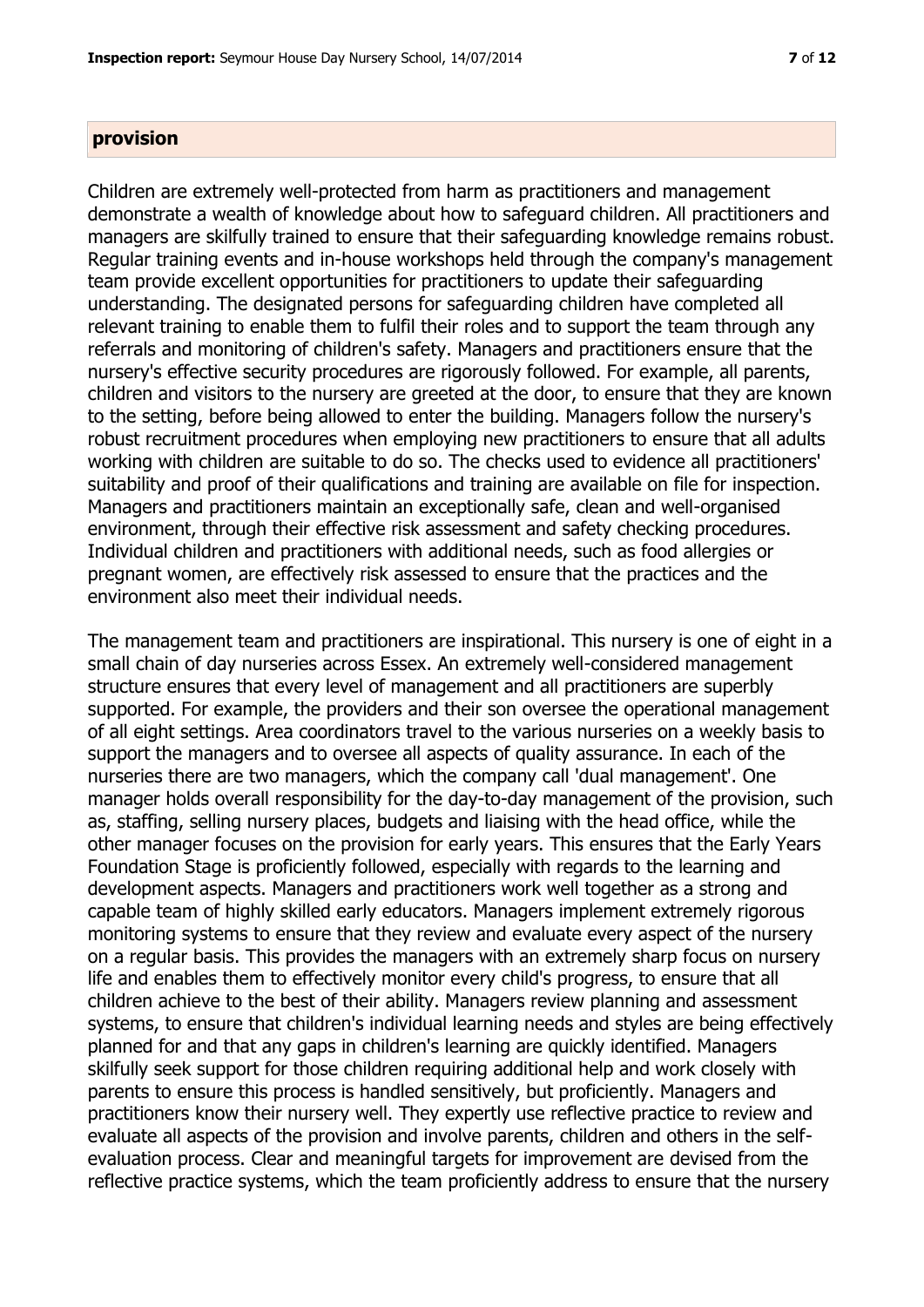is constantly improving and developing. Managers keep a sharp focus on their workforce, supporting them proficiently through an established programme of induction, supervision and annual appraisals. Every practitioner has the opportunity to improve their knowledge through regular training and to progress their personal development, through senior and management pathways. Opportunities for promotion within the company are good, which results in the company retaining committed and highly-qualified practitioners, who are able to use their knowledge and expertise to enhance the provision for children.

Nursery leaders and practitioners work extremely well with parents and others, creating a mutual trust and an exceptionally effective two-way flow of information. Parents spoken to at the time of the inspection shared extremely complimentary comments and views of the nursery's managers, the practitioners working directly with their children, the environment and the excellent methods of communication. Parents comments include 'I could not speak more highly of this nursery and the care my child receives' and 'the key persons really get to know children, which fills me with confidence'. Partnerships with other early years settings that children attend are robust, enabling key persons to share relevant information about individual children's learning. This helps both settings build and develop on the learning that takes place across all areas of children's lives. Managers and key persons have extremely effective links with other professionals in the local area and work closely with them to bridge any gaps in children's learning and to support families.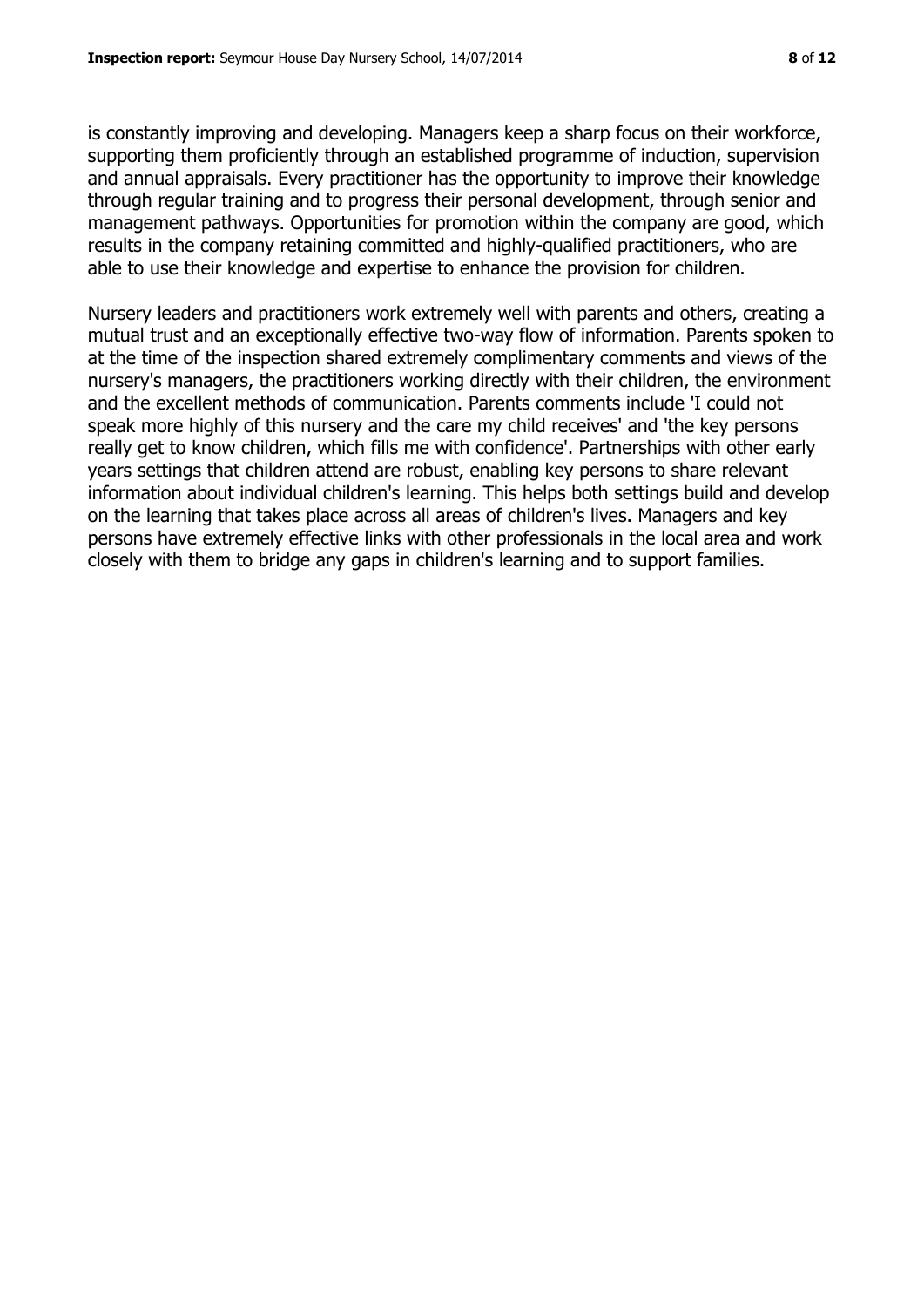# **What inspection judgements mean**

# **Registered early years provision**

| <b>Grade</b> | <b>Judgement</b>        | <b>Description</b>                                                                                                                                                                                                                                                                                                                                                                                |
|--------------|-------------------------|---------------------------------------------------------------------------------------------------------------------------------------------------------------------------------------------------------------------------------------------------------------------------------------------------------------------------------------------------------------------------------------------------|
| Grade 1      | Outstanding             | Outstanding provision is highly effective in meeting the needs<br>of all children exceptionally well. This ensures that children are<br>very well prepared for the next stage of their learning.                                                                                                                                                                                                  |
| Grade 2      | Good                    | Good provision is effective in delivering provision that meets<br>the needs of all children well. This ensures children are ready<br>for the next stage of their learning.                                                                                                                                                                                                                        |
| Grade 3      | Requires<br>improvement | The provision is not giving children a good standard of early<br>years education and/or there are minor breaches of the<br>safeguarding and welfare requirements of the Early Years<br>Foundation Stage. It will be monitored and inspected within<br>twelve months of the date of this inspection.                                                                                               |
| Grade 4      | Inadequate              | Provision that is inadequate requires significant improvement<br>and/or enforcement action. The provision is failing to give<br>children an acceptable standard of early years education and/or<br>is not meeting the safeguarding and welfare requirements of<br>the Early Years Foundation Stage. It will be monitored and<br>inspected again within six months of the date of this inspection. |
| Met          |                         | The provision has no children on roll. The inspection judgement<br>is that the provider continues to meet the requirements for<br>registration.                                                                                                                                                                                                                                                   |
| Not met      |                         | The provision has no children on roll. The inspection judgement<br>is that the provider does not meet the requirements for<br>registration.                                                                                                                                                                                                                                                       |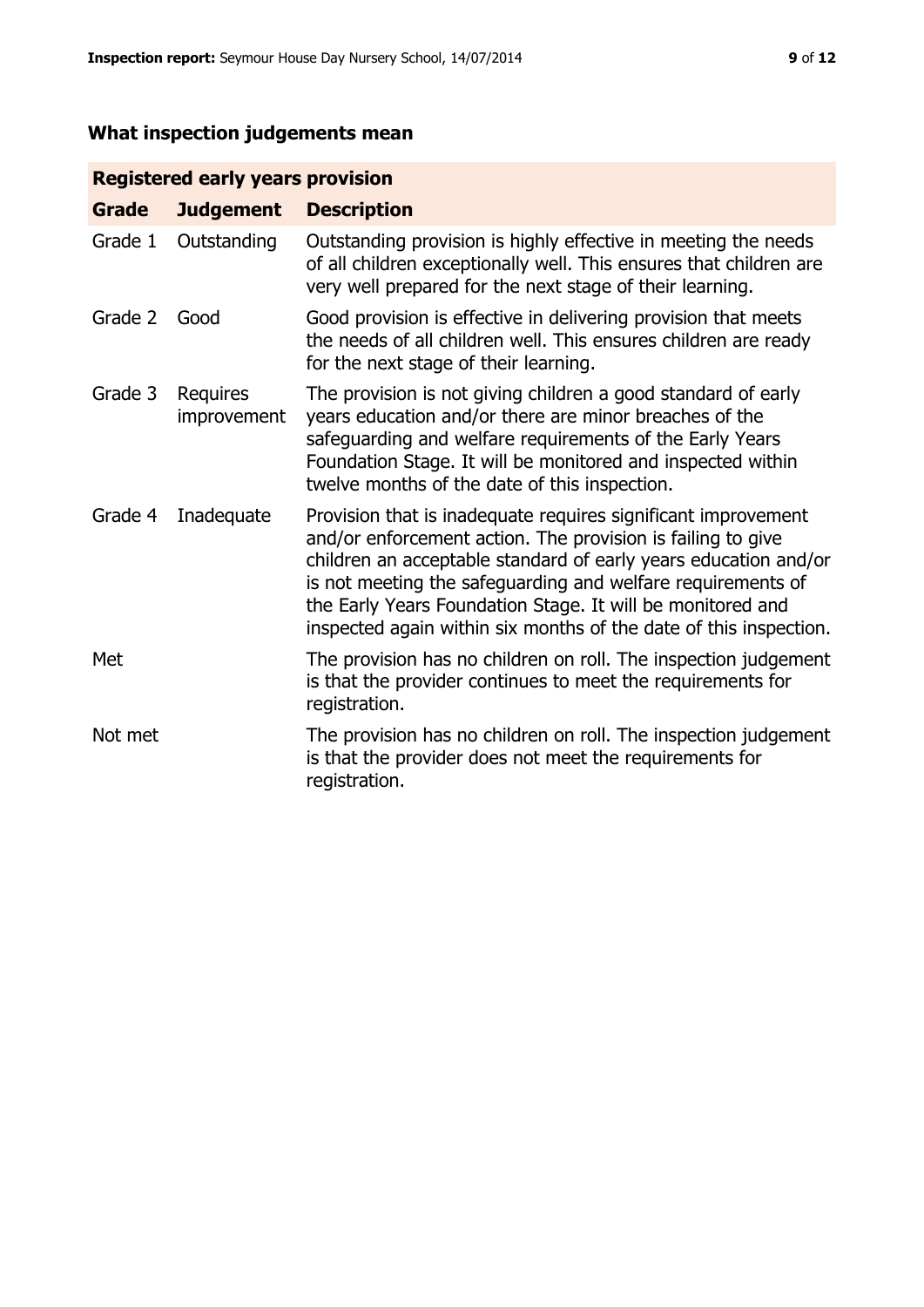#### **Inspection**

This inspection was carried out by Ofsted under sections 49 and 50 of the Childcare Act 2006 on the quality and standards of provision that is registered on the Early Years Register. The registered person must ensure that this provision complies with the statutory framework for children's learning, development and care, known as the Early Years Foundation Stage.

#### **Setting details**

| Unique reference number       | EY472643                 |
|-------------------------------|--------------------------|
| <b>Local authority</b>        | <b>Essex</b>             |
| <b>Inspection number</b>      | 952508                   |
| <b>Type of provision</b>      | Full-time provision      |
| <b>Registration category</b>  | Childcare - Non-Domestic |
| <b>Age range of children</b>  | $0 - 5$                  |
| <b>Total number of places</b> | 51                       |
| Number of children on roll    | 105                      |
| <b>Name of provider</b>       | Seymour House Limited    |
| Date of previous inspection   | not applicable           |
| <b>Telephone number</b>       | 01206852525              |

Any complaints about the inspection or the report should be made following the procedures set out in the guidance *'Complaints procedure: raising concerns and making complaints* about Ofsted', which is available from Ofsted's website: www.ofsted.gov.uk. If you would like Ofsted to send you a copy of the guidance, please telephone 0300 123 4234, or email enquiries@ofsted.gov.uk.

# **Type of provision**

For the purposes of this inspection the following definitions apply:

Full-time provision is that which operates for more than three hours. These are usually known as nurseries, nursery schools and pre-schools and must deliver the Early Years Foundation Stage. They are registered on the Early Years Register and pay the higher fee for registration.

Sessional provision operates for more than two hours but does not exceed three hours in any one day. These are usually known as pre-schools, kindergartens or nursery schools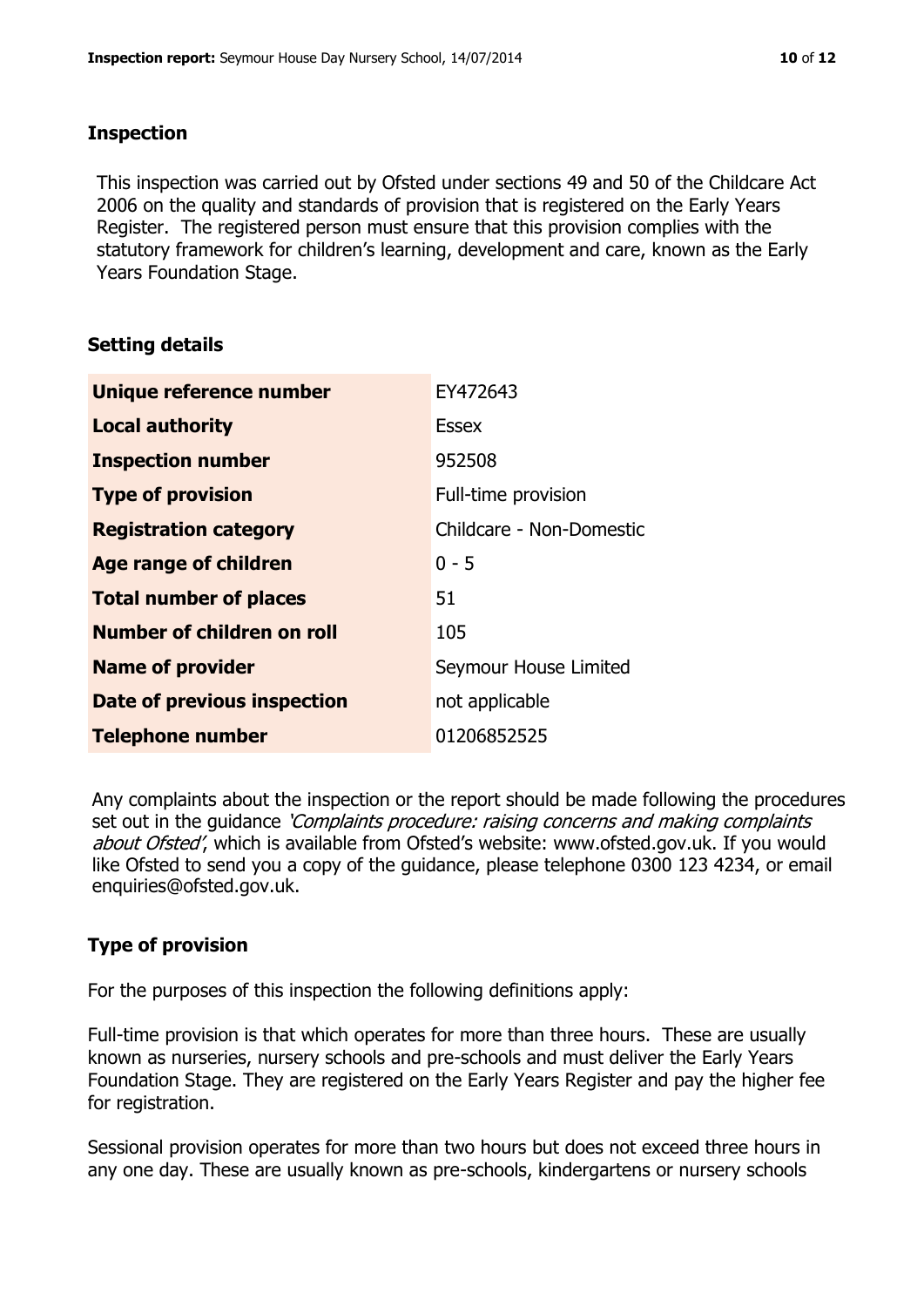and must deliver the Early Years Foundation Stage. They are registered on the Early Years Register and pay the lower fee for registration.

Childminders care for one or more children where individual children attend for a period of more than two hours in any one day. They operate from domestic premises, which are usually the childminder's own home. They are registered on the Early Years Register and must deliver the Early Years Foundation Stage.

Out of school provision may be sessional or full-time provision and is delivered before or after school and/or in the summer holidays. They are registered on the Early Years Register and must deliver the Early Years Foundation Stage. Where children receive their Early Years Foundation Stage in school these providers do not have to deliver the learning and development requirements in full but should complement the experiences children receive in school.